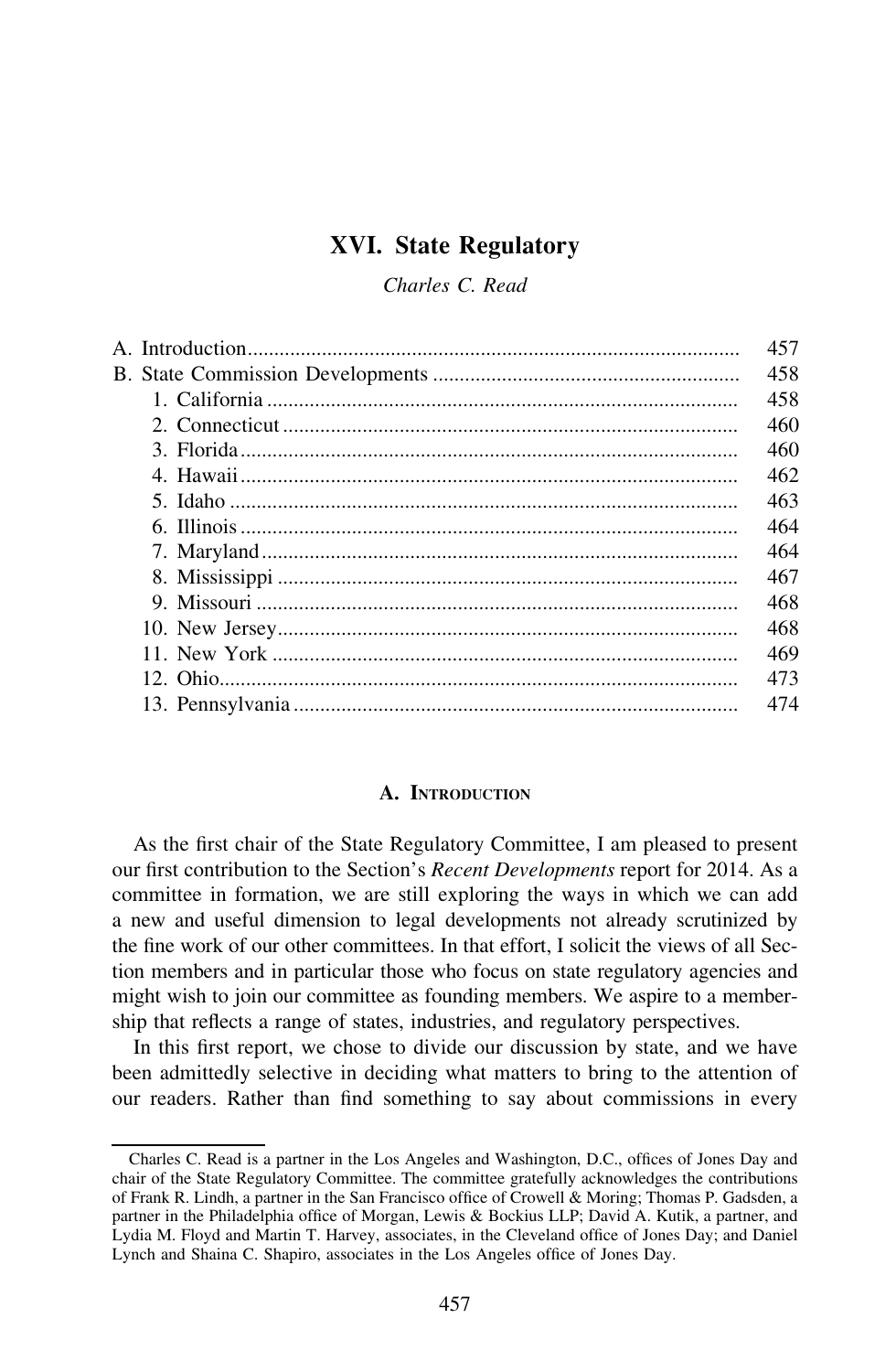state, we looked for decisions and events of consequence regardless of where they occurred. We were searching for situations where state commissions broke new ground in terms of expanding their jurisdiction, demanding new standards of utility conduct or new benchmarks by which to evaluate such conduct, or launching (or terminating) mandated programs and services. Our standard for a reportable development is one that (1) represents a new problem, opportunity, or action for state regulators; and (2) has the potential of being replicated across multiple jurisdictions.

### B. STATE COMMISSION DEVELOPMENTS

In the past year, several state commissions exercised their power to issue large monetary sanctions for a range of infractions, especially anything related to public safety, and followed the lead of the U.S. Securities and Exchange Commission and other federal agencies in signaling that they may not approve settlements that do not include explicit admissions of violations of law. This will have implications for utility exposure to civil liability as well as possible debarment from participation in state and federally funded programs. State commissions are the focal point for service disruption concerns; they are expecting technological advancements such as smart meters to permit a marked improvement in the predictability of service restoration estimates. We also report on how some commissions are responding to demands by utilities and large customers to lower costs by reducing conservation programs while others are prepared to stay the course.

### 1. California

On April 4, 2013, the California Public Utilities Commission (CPUC) approved a settlement agreement fining Pacific Gas & Electric (PG&E) \$390,000 for the conduct of a senior PG&E manager who attempted to spy on anti-smart meter advocacy organizations by signing on to their online chat rooms using a false identity.<sup>1</sup> On November 26, 2012, three parties filed a joint motion for adoption of a settlement agreement: the Consumer Protection and Safety Division (now known as the Safety and Enforcement Division), PG&E, and The Utility Reform Network (TURN). Notably, four parties opposed the settlement.

The non-settling parties demanded an evidentiary hearing. However, the CPUC approved the settlement without an evidentiary hearing, stating "speculation that something new might be discovered at hearing is an insufficient reason to hold one," and noting that evidentiary hearings are not an appropriate discovery tool and should not be demanded as a substitute for discovery.2 The CPUC noted that the settlement was appropriate due to the extent of the conduct re-

<sup>1.</sup> Decision Approving Settlement, as Modified by Settling Parties, Decision 13-04-012, Investigation 12-04-010, 2013 Cal. PUC LEXIS 120 (Cal. Pub. Util. Comm'n Apr. 4, 2013).

<sup>2.</sup> Id. at \*20–21.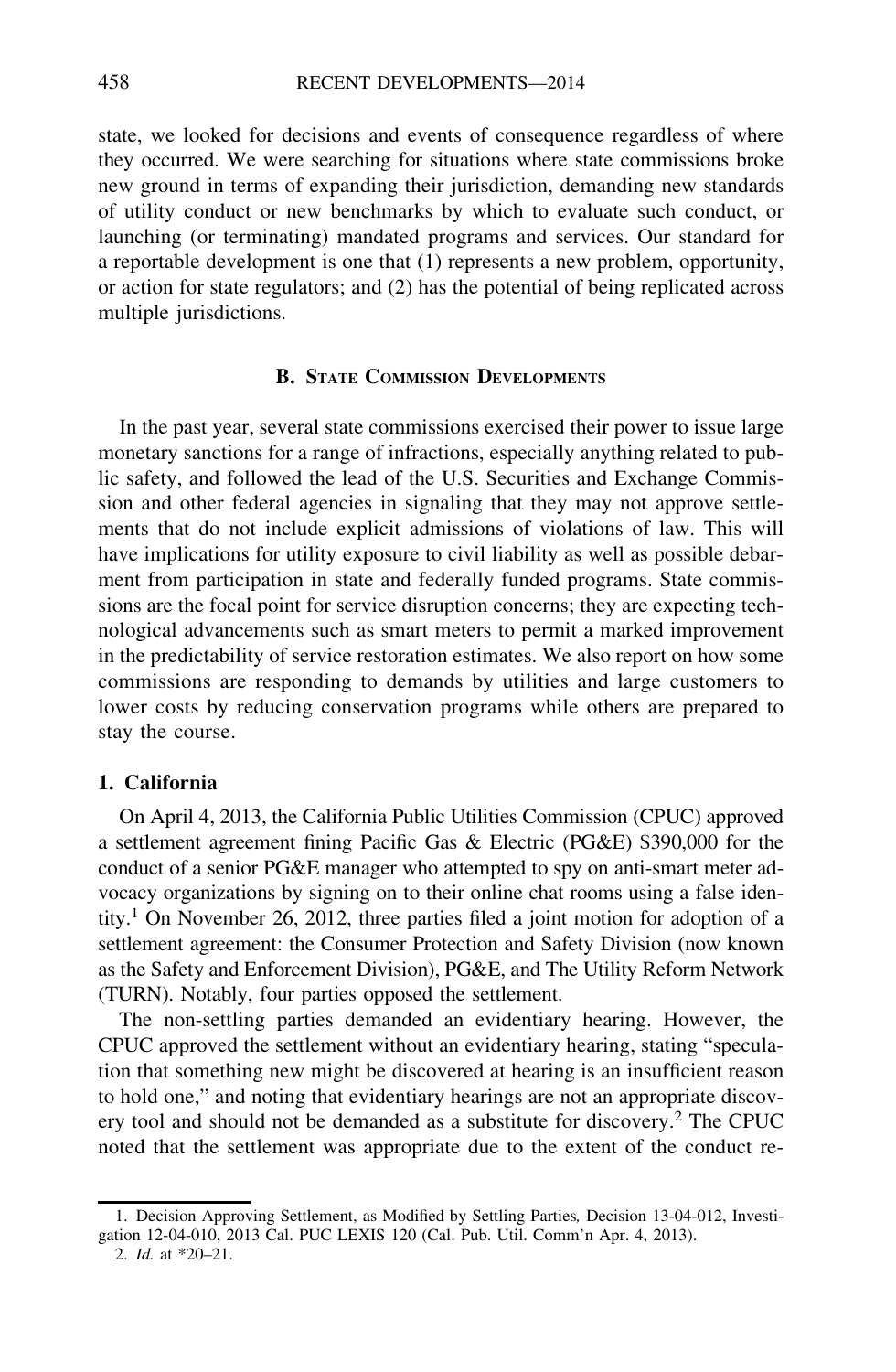maining in dispute and the fundamental question of whether the action of PG&E's employee, i.e., the use of a false name to gain access to several private online discussion groups, was a violation of the Public Utilities Code.3 Accordingly, the CPUC approved the settlement agreement without an evidentiary hearing.

In its order denying a rehearing, the CPUC noted the difference in third party rights between enforcement and other administrative proceedings.<sup>4</sup> The CPUC stated that intervening parties in an enforcement investigation are not vested with the same procedural rights as the real parties in interest, i.e., the staff and the respondent. The CPUC gives the staff wide prosecutorial discretion, including whether and on what terms to settle a case prior to or after an evidentiary hearing.<sup>5</sup>

On September 19, 2013, the CPUC created a new subclass of charter-party carriers called transportation network companies.<sup>6</sup> It declared that companies such as Lyft, SideCar, and UberX are charter party passenger carriers subject to CPUC jurisdiction. The CPUC determined that a transportation network company is a company that "provides prearranged transportation services for compensation using an online-enabled application (app) or platform to connect passengers with drivers using their personal vehicles."<sup>7</sup> The decision imposes a number of safety and reliability requirements that transportation network companies must enforce upon drivers who utilize their software. Organizations representing taxicabs, which are regulated in California at the city or county level, have sought an application for rehearing of the decision, as have Lyft and UberX. The taxicabs claim these are essentially taxi services and should be regulated at the local level while Lyft and UberX argue they are only providing software services and are not subject to the CPUC's jurisdiction.

On December 19, 2013, the CPUC fined PG&E \$14.35 million for violating Rule  $1.1<sup>8</sup>$  by failing to promptly notify the CPUC of a "material misstatement" of fact in a pleading" relating to a natural gas pipeline and "by mischaracterizing the correction" as a "routine and non-substantive correction."<sup>9</sup> The errors, which include mischaracterizing a particular section of pipe as seamless, were discovered in October 2012 but not reported until July 3, 2013, with an errata filing

7. Id. at \*102.

<sup>3.</sup> Id. at \*43–44.

<sup>4.</sup> Order Denying Rehearing of Decision 13-04-012, Decision 14-01-038, Investigation 12-04-010, 2014 Cal. PUC LEXIS, \*4 (Cal. Pub. Util. Comm'n Jan. 16, 2014).

<sup>5.</sup> Id. at \*7.

<sup>6.</sup> Decision Adopting Rules and Regulations to Protect Public Safety While Allowing New Entrants to the Transportation Industry, Decision 13-09-045, Rulemaking 12-12-011, 2013 Cal. PUC LEXIS 504 (Cal. Pub. Util. Comm'n Sept. 19, 2013).

<sup>8.</sup> Cal. PUC Rule 1.1 ("Any person who signs a pleading or brief, enters an appearance, offers testimony at a hearing, or transacts business with the Commission, by such act represents that he or she is authorized to do so and agrees to comply with the laws of this State; to maintain the respect due to the Commission, members of the Commission and its Administrative Law Judges; and never to mislead the Commission or its staff by an artifice or false statement of fact or law.").

<sup>9.</sup> Final Decision Imposing Sanctions for Violations of Rule 1.1 of the Commission's Rules of Practice and Procedure, Decision 13-12-053, Rulemaking 11-02-019, 2013 Cal. PUC LEXIS 749 (Cal. Pub. Util. Comm'n Dec. 19, 2013).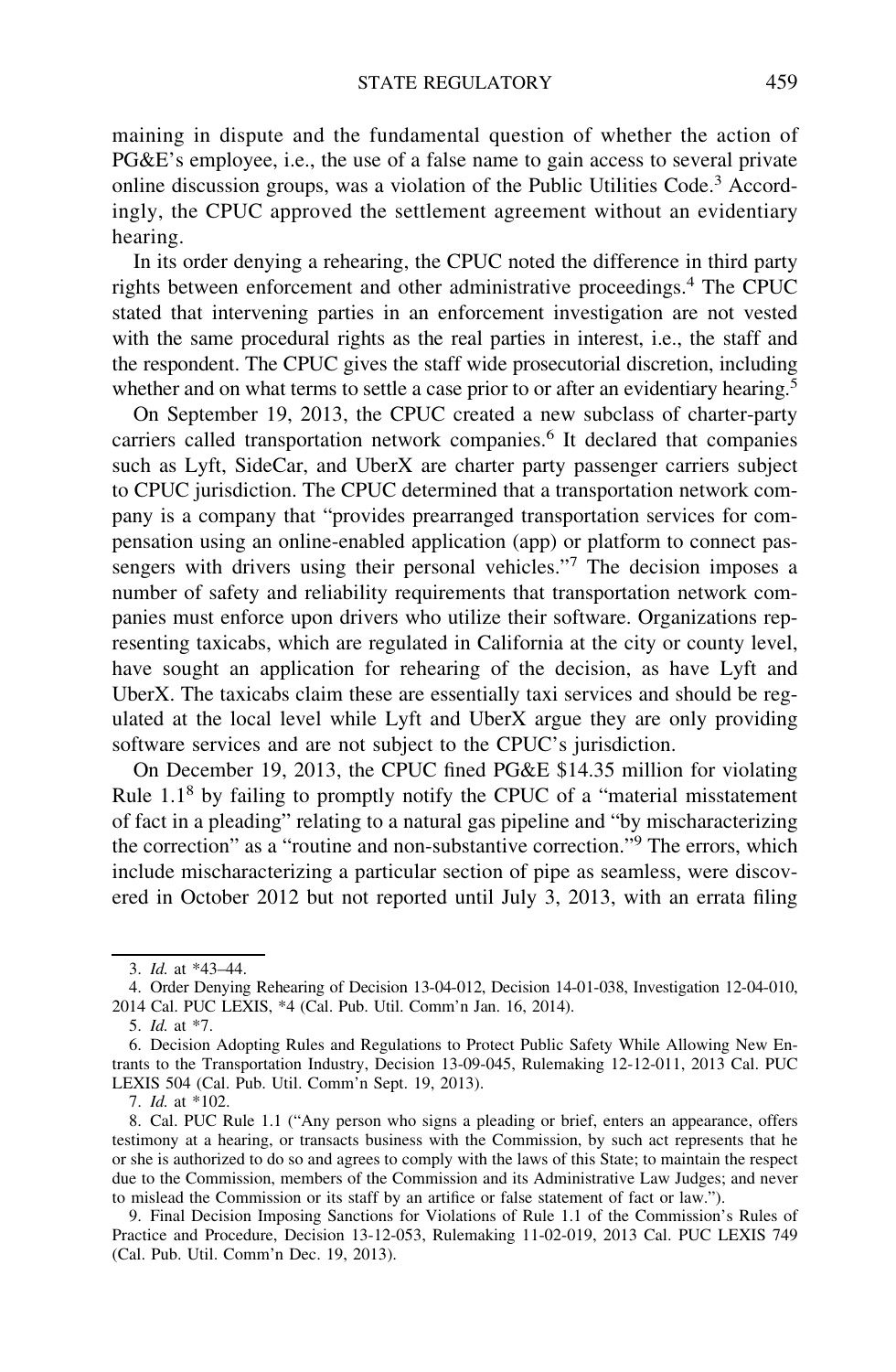instead of a motion to reopen the proceeding or a petition for modification. The CPUC imposed the maximum fine of \$50,000 per day for both the uncorrected "false statement of fact" and for submitting a misleadingly titled and factually incomplete document. This is another major punitive action against PG&E that has its origins in the San Bruno gas explosion in 2010 that killed eight people and destroyed thirty-eight homes. Of broader application, the decision stated that intent to mislead is not required for a Rule 1.1 violation; the presence or absence of intent will be determined from the circumstances and the penalty amount set accordingly.

### 2. Connecticut

On July 12, 2013, Connecticut's Department of Energy and Environmental Protection (DEEP) announced a new initiative to make permitting of combined heat-and-power (CHP) systems faster and easier by not requiring a permit under Connecticut's air pollution regulations if the CHP meets certain criteria.<sup>10</sup> The CHP must have a capacity of less than 10 MW; there are also restrictions to limit emissions of air pollutants, including nitrogen oxides, particulate emissions, and carbon monoxide.<sup>11</sup>

On July 24, 2013, the governor's office and DEEP announced funding for nine microgrid pilot projects,<sup>12</sup> reportedly the nation's first statewide microgrid pilot program. The microgrid pilot program is designed to keep critical buildings powered during electric grid outages. The microgrids are expected to provide power for critical facilities and town centers, including hospitals, police stations, public shelters, and water treatment plants,<sup>13</sup> despite large-scale outages. The microgrids will be able to connect and disconnect from the electrical grid to enable operation in both grid-connected or island mode.<sup>14</sup>

# 3. Florida

On August 28, 2013, the Florida Public Service Commission (Florida PSC) approved a new Natural Gas Vehicle Transportation Service tariff, continuing its previous initiatives to create a natural gas infrastructure.<sup>15</sup> Under the new tariff system, three utilities, Florida Public Utilities Company (FPUC), FPUC–

<sup>10.</sup> Press Release, Connecticut Department of Energy and Environmental Protection, DEEP Announces New Program to Facilitate Permitting for Combined Heat-and-Power Systems (CHP) ( July 12, 2013), available at http://www.ct.gov/deep/cwp/view.asp?A=4380&Q=528194; see Conn. Agencies Regs. § 22a-174-3d.

<sup>11.</sup> Conn. Agencies Regs. § 22a-174-3d(c).

<sup>12.</sup> Press Release, Office of Governor Dannel P. Malloy, Gov. Malloy Announces Nation's First Statewide Microgrid Pilot ( July 24, 2013), available at http://www.governor.ct.gov/malloy/cwp/ view.asp?A=4010&Q=528770.

<sup>13.</sup> Conn. Agencies Regs. § 22a-174-3d(a)(2).

<sup>14.</sup> CONN. GEN. STAT. § 16-243y(a)(5).

<sup>15.</sup> Joint petition of Florida Public Utilities Company, Florida Public Utilities-Indiantown Division and the Florida Division of Chesapeake Utilities Corporation for approval of Commercial Natural Gas Service Programs, Order No. PSC-13-0395-PAA-GU in Docket No. 130135-GU, 2013 Fla. PUC LEXIS 245 (Fla. Pub. Serv. Comm'n Aug. 28, 2013).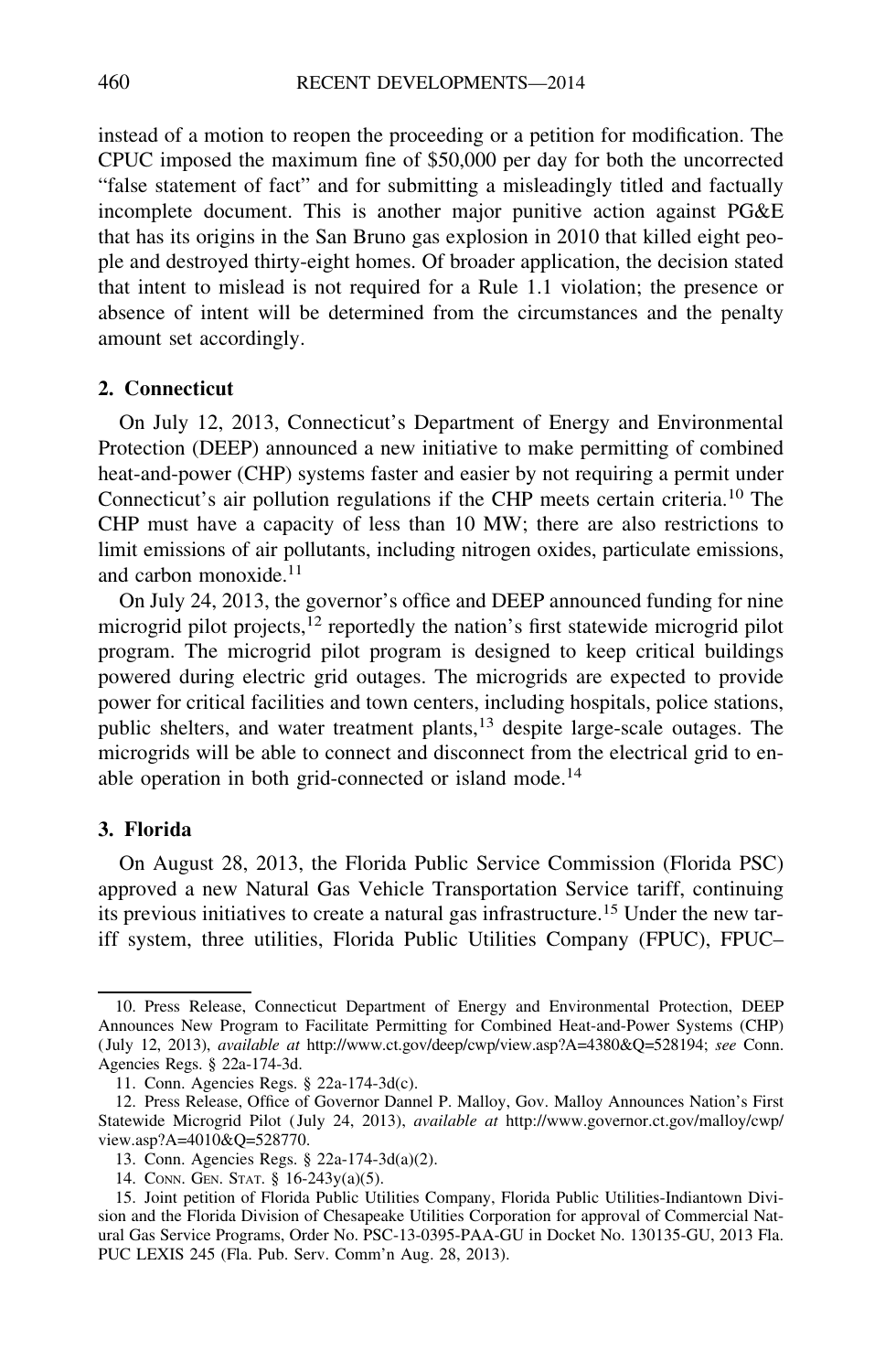Indiantown Division, and the Florida Division of Chesapeake Utilities Corporation, will install mains, meters, and associated equipment "necessary to deliver natural gas to the customer's compression and fueling equipment."16 FPUC is the only one of the three utilities that will provide both distribution service and transportation service; accordingly, FPUC "also developed a tariff for retail distribution for natural gas vehicles."17 Under the transportation service, "customers purchase natural gas through a pool manager and the utility only transports the customer-purchased natural gas from the utility's interface with a major interstate pipeline . . . to the customer's meter on its distribution system." Under the distribution service, "the customer buys natural gas from the utility."18

Additionally, the Florida PSC approved the utilities' proposal "for a commercial refueling station" and a "\$100 monthly customer charge and \$.01711 per therm energy charge."<sup>19</sup> This charge will recover the estimated associated annual cost of such a station and "includes a return on investment based on FPUC's weighted average cost of capital, operations and maintenance expense, [and] Commission-approved depreciation rates, and taxes."<sup>20</sup> In approving the program, the Florida PSC relied on research performed by the three utilities that these revisions and tariffs "will better facilitate service for commercial customers that wish to obtain natural gas as a vehicle fuel" and allow for such services to not be cost-prohibitive. $21$ 

On October 1, 2013, the Florida PSC approved a request by Peoples Gas System for modification of its Natural Gas Vehicle Service (NGVS) tariff where new customers will be able to take service under the new NGVS-2 tariff to further facilitate natural gas vehicle owners' access to natural gas fuel.<sup>22</sup> In addition to the new tariff, the Florida PSC approved three "facility options to provide for customer choice while allowing [Peoples] to recover its cost to provide these options."<sup>23</sup> These facility options include: (1) Peoples-provided facilities on customer's premises, where customers compress and dispense the natural gas themselves thus avoiding the dispensing fee; (2) limited access facilities located on Peoples' premises, where customers contract with the natural gas utility provider to locate a natural gas compression and fueling station on Peoples' property; and (3) facilities located on Peoples' premises, including service to the general public.<sup>24</sup> Different charges apply under each option to recoup associated costs, such

23. Id. at \*6.

<sup>16.</sup> Id. at \*4.

<sup>17.</sup> Id. at \*5.

<sup>18.</sup> Id.

<sup>19.</sup> Id. at \*5–6.

<sup>20.</sup> Id.

<sup>21.</sup> Id. at \*4.

<sup>22.</sup> Request for approval of tariff modification related to natural gas vehicles and fueling facilities by People's Gas System, Order No. PSC-13-0446-PAA-GU in Docket No. 130197-GU, 2013 Fla. PUC LEXIS 280 (Fla. Pub. Serv. Comm'n Oct. 1, 2013).

<sup>24.</sup> Id. at \*6–9. Previously, the CPUC issued an order granting the Southern California Gas Company's (SoCalGas) proposal for a Compression Services Tariff (CST) to "design, construct, own, operate and maintain natural gas compression facilities to serve the Natural Gas Vehicle refueling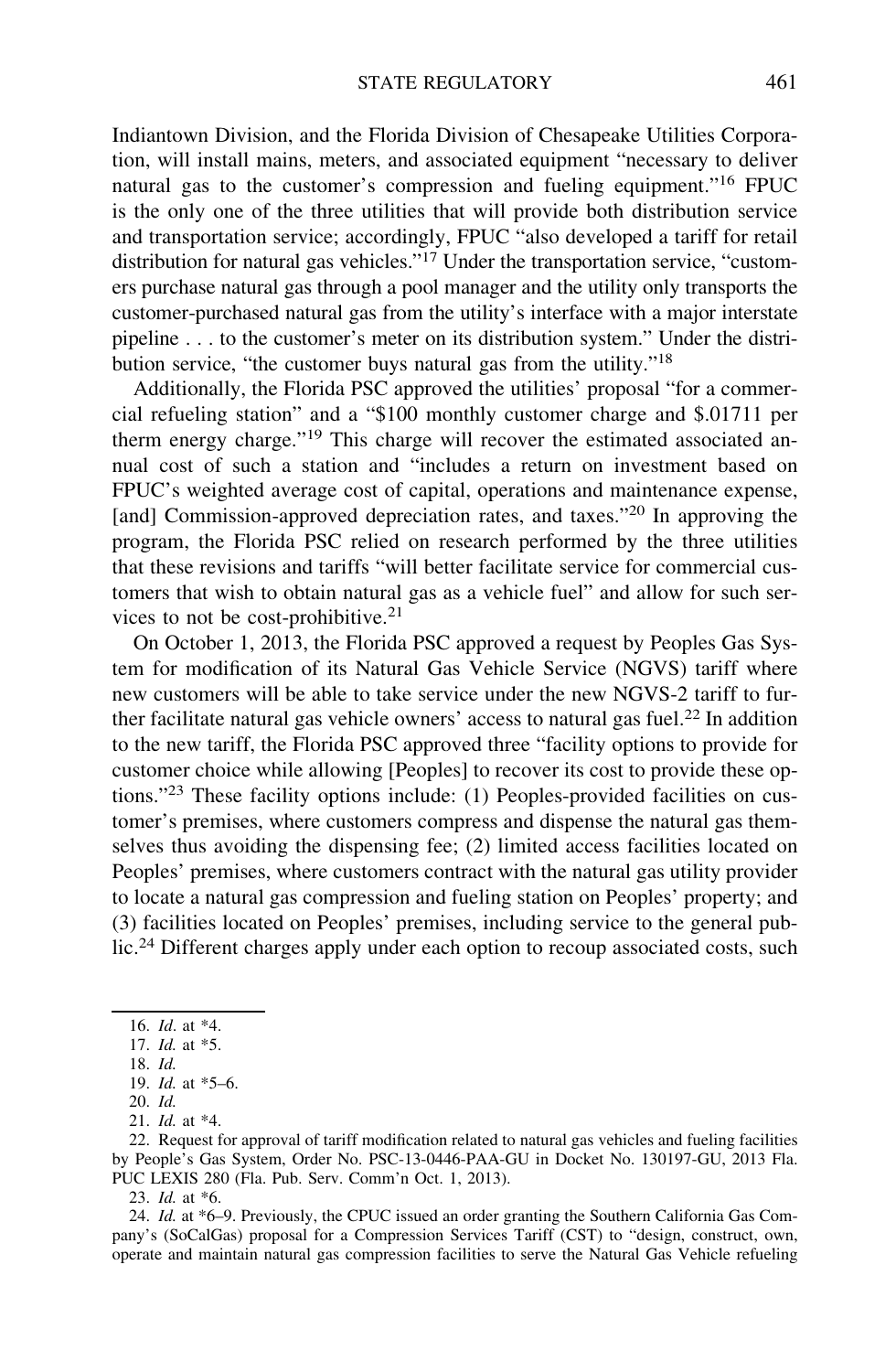as dispensing fees or a monthly facilities charge.<sup>25</sup> The Florida PSC also approved a "tariff provision that would allow [the natural gas utility provider] to enter into a special contract [subject to the Florida PSC's approval] with a government agency or commercial customer that has volumes greater than 100,000 therms per year" that includes "negotiated rates and charges set above incremental cost<sup>"26</sup>

# 4. Hawaii

On May 31, 2013, the Hawaii Public Utilities Commission (Hawaii PUC) responded to ratepayer complaints regarding high electric rates and poor customer service by decreasing the base electric rates of Maui Electric Company, Limited (MECO) by \$7.7 million, resulting in an \$8 million refund to ratepayers although the refund will be tempered by tariff adjustments.<sup>27</sup> The Hawaii PUC originally approved a revenue increase of over \$13 million in an interim decision on May 21, 2012. However, after the Hawaii Legislature in 2013 passed Senate Bill 120 (Act No. 37 of 2013) expressing concern over the increasing cost of electricity, the Hawaii PUC modified the rate increase from its interim decision. The Hawaii PUC, citing the legislative action, decreased the authorized revenue increase to \$5 million and ordered a refund of the amount collected in excess of the increase with interest.<sup>28</sup>

Additionally, the Hawaii PUC lowered MECO's return on equity from 10 percent to 9 percent. A downward adjustment of 0.5 percent was due to lower interest rates. The remaining adjustment was due to "MECO's inability to address certain apparent system inefficiencies," including wind energy curtailment issues. The Hawaii PUC noted that a number of studies completed several years ago proposed specific operational changes and options to MECO's operations; however, MECO did not adequately nor sufficiently plan for necessary modifications to its existing operations to better integrate wind energy generation.<sup>29</sup> The Hawaii PUC noted that in 2012, MECO estimates that it curtailed over 15,000 MW hours of wind energy, approximately 1 percent of its system energy

28. Id. at \*36–38, 165.

station, Combine Heat and Power and peak plant markets." Southern California Gas Company Requests Approval of a Compression Service Tariff, Resolution G-3482, 2013 Cal. PUC LEXIS 738, \*2 (Cal. Pub. Util Comm'n Dec. 19, 2013). Similarly, the Florida PSC approved a tariff to fund fueling stations to increase natural gas vehicle owners' access to natural gas as a fuel. As part of its order, the CPUC required SoCalGas to "use established methodologies identical to those used in general rate cases, . . . set the price of [the natural gas dispensing] service, and . . . ensure that the customer bears the cost of the services provided." Id. at \*5. The Florida PSC's order contemplates similar concepts, tying the tariff associated with natural gas dispensing to the facility option and type of service performed. However, in California the utility did not ask permission to and was not authorized to build or operate the actual vehicle fueling facilities.

<sup>25.</sup> Request for approval of tariff modification related to natural gas vehicles and fueling facilities by People's Gas System, 2013 Fla. PUC LEXIS 280, at \*6–9.

<sup>26.</sup>  $\hat{Id}$ . at \*8-9.

<sup>27.</sup> Maui Electric Co., Ltd., Decision and Order No. 31288, Docket No. 2011-0092, 2013 Haw. PUC LEXIS 250 (Haw. Pub. Util. Comm'n May 31, 2013).

<sup>29.</sup> Id. at \*128–32.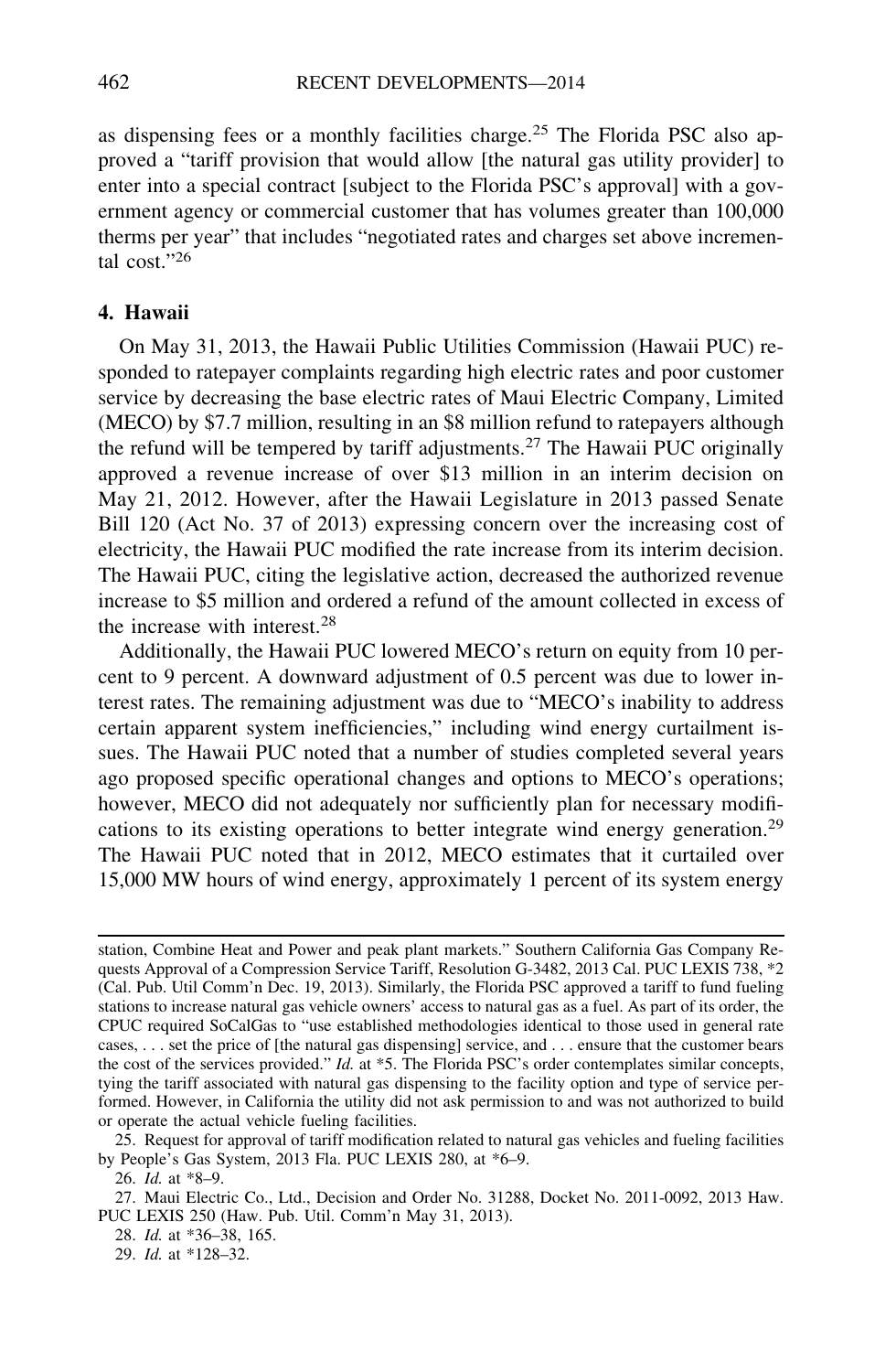requirements. With an additional wind farm expected to shortly become available, MECO is expected to curtail 54,429 MW hours of wind generation annually. Without "significant operational upgrades," MECO states that its regulating reserve requirements will increase wind energy curtailment.<sup>30</sup>

In the MECO rate order, the Hawaii PUC attached its "observations and perspectives" on how to regulate investor-owned electric utilities "to set a course that is mutually beneficial to utility shareholders and utility ratepayers."<sup>31</sup> The Hawaii PUC cited concern that the increasing capital investments of MECO and its affiliates provided an increased rate base and profits with little or limited customer value. The Hawaii PUC noted that "attractive financial returns are not an entitlement by virtue of being a regulated utility." The Hawaii PUC added that it will be providing more regulatory scrutiny and oversight of utility expenditures, operations, and investments over MECO and its affiliated utilities in Hawaii until "there is evidence of an acceptable course correction" from poor performance.32

## 5. Idaho

No longer facing a peak-hour deficit in the summer months, the Idaho Public Utilities Commission (IPUC) examined whether to continue or modify three voluntary demand response programs offered by Idaho Power Company in 2013. Idaho Power sought to limit its FlexPeak Management Program<sup>33</sup> and "temporarily suspend" its A/C Cool Credit<sup>34</sup> and Irrigation Peak Rewards<sup>35</sup> demand response programs for 2013 because its 2013 Integrated Resource Plan did not project peak-hour loads for the summer months to exceed its generation resources until 2016.<sup>36</sup> The company proposed to suspend or limit the programs for 2013, allowing a collaborative effort with stakeholders to reassess and propose changes to the programs prior to the 2014 summer season.<sup>37</sup> Previously, Idaho Power faced capacity deficits in the summer months and demand response programs were developed to delay the need for new supply-side resources.<sup>38</sup> The

35. The Peak Rewards program allows the utility to turn off the irrigation pumps of participating irrigation customers for a limited number of hours from June through August.

36. Application, Idaho Power Company, Case No. IPC-E-12-29, Idaho Pub. Util. Comm'n (Dec. 21, 2013), http://www.puc.idaho.gov/fileroom/cases/elec/IPC/IPCE1229/20121221APPLICATION.PDF; In the Matter of the Application of Idaho Power Company for Approval of Its Agreement with EnerNOC to Implement and Operate a Voluntary Commercial Demand Response Program, Case No. IPC-E-13-04, Order No. 32805, 2013 Idaho PUC LEXIS 70 (Idaho Pub. Util. Comm'n May 9, 2013).

37. Id. at \*5.

38. Id. at \*3.

<sup>30.</sup> Id. at \*131.

<sup>31.</sup> Id. at \*172–79.

<sup>32.</sup> Id. at \*178–79.

<sup>33.</sup> The FlexPeak Management Program is a voluntary demand response program targeting industrial and large commercial customers that are capable of reducing their electrical energy loads for short periods during summer peak load days.

<sup>34.</sup> The A/C Cool program allows the utility to periodically cycle the central air conditioning units of participating residential customers from June through August in exchange for a monthly billing credit to the ratepayer during the summer months.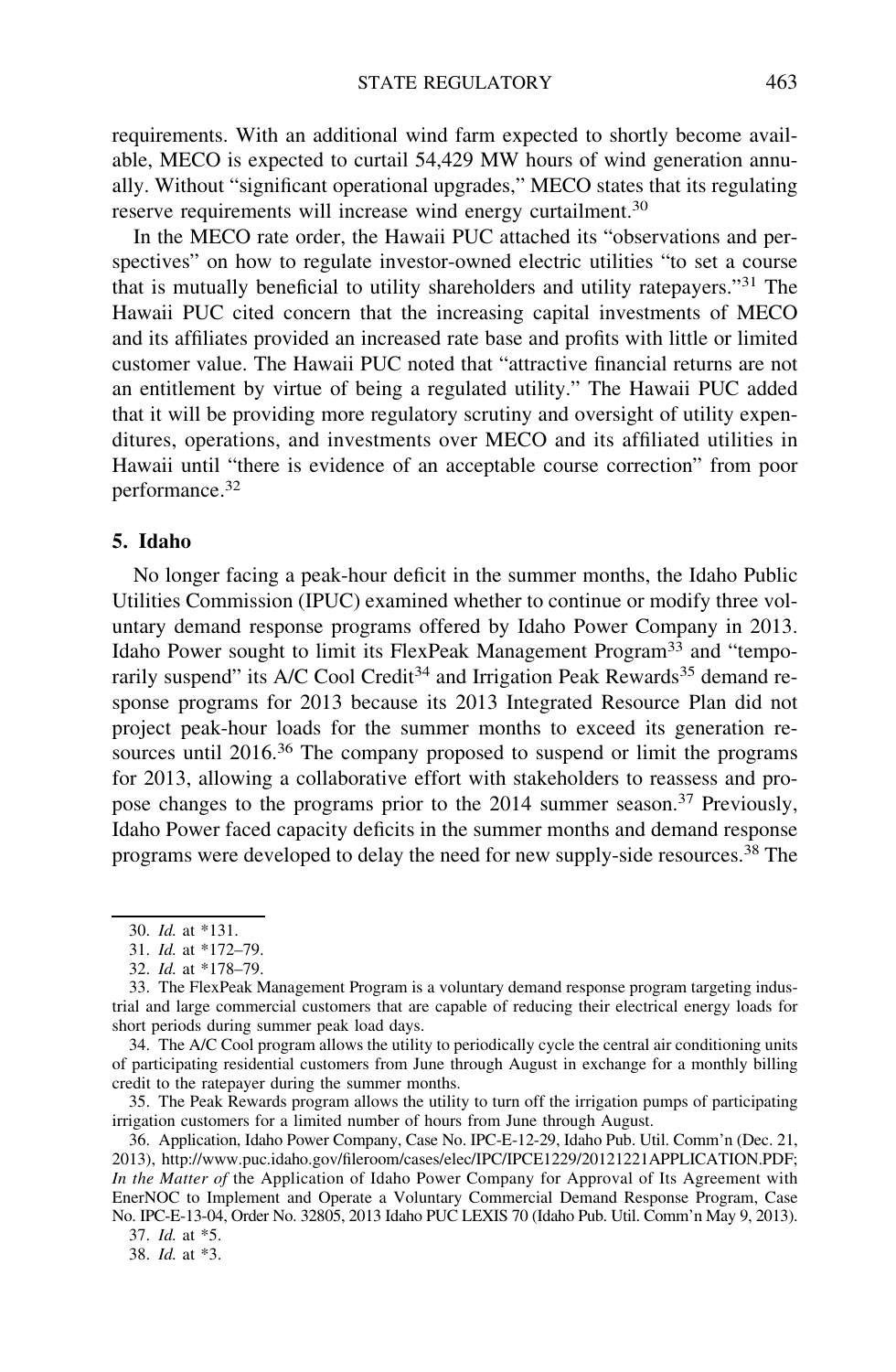elimination of near-term peak-hour deficits was attributed to the impact of the recent recession.<sup>39</sup>

The IPUC approved the temporary suspension of the A/C Cool Credit and Peak Rewards program and limited the FlexPeak Management Program for 2013, contemplating a series of workshops to discuss the future of the programs.<sup>40</sup> Idaho Power estimated the 2013 suspension and program limitations would save over \$12 million in monetary incentives that it would normally be making to the program participants.

After a series of workshops, the IPUC approved resumption of all three demand response programs in 2014. The IPUC decreased incentive payments to irrigation and residential customers while increasing program dispatch requirements.<sup>41</sup> The IPUC noted that "[i]t is important to continue the DR programs to ensure that sufficient, reliable DR resources exist to meet anticipated deficits in 2016 and 2017."<sup>42</sup>

# 6. Illinois

The Illinois Commerce Commission (ICC) on January 28, 2014, ordered Commonwealth Edison Company (ComEd) and Ameren Illinois Company (Ameren Illinois) to integrate smart devices, such as smart phones and electronic thermostats, into their energy efficiency and demand response programs.<sup>43</sup> ComEd and Ameren Illinois filed energy efficiency and demand-response plans with the ICC. As part of that approval, the ICC ordered both Ameren Illinois and ComEd to develop a comprehensive plan for smart meters to interact with smart devices, such as smart thermostats, plugs, power strips, and so forth.<sup>44</sup> The ICC believes smart meters could provide greater energy reduction and management if they are paired with smart devices.

# 7. Maryland

On November 12, 2013, as a result of the EmPOWER Maryland program, the five largest electric utilities serving Maryland<sup>45</sup> collectively reported customer

<sup>39.</sup> Id. at \*4.

<sup>40.</sup> In the Matter of the Application of Idaho Power Company for Authority to Temporarily Suspend Its A/C Cool Credit and Irrigation Peak Rewards Demand Response Program, Case No. IPC-E-12-29, Order No. 32776, 2013 Idaho PUC LEXIS 53 (Idaho Pub. Util. Comm'n Apr. 2, 2013); In the Matter of the Application of Idaho Power Company for Approval of Its Agreement With EnerNOC to Implement and Operate a Voluntary Commercial Demand Response Program, 2013 Idaho PUC LEXIS 70 at \*6–7.

<sup>41.</sup> In the Matter of the Continuation of Idaho Power Company's A/C Cool Credit, Irrigation Peak Rewards, and FlexPeak Demand Response Programs for 2014 and Beyond, Case No. IPC-E-13-14, Order No. 32923, 2013 Idaho PUC LEXIS 151, at \*6 (Idaho Pub. Util. Comm'n Nov. 12, 2013).

<sup>42.</sup> Id. at \*5.

<sup>43.</sup> Commonwealth Edison Co., ICC Docket No. 13-0495, Final Order ( Jan. 28, 2014); Ameren Illinois Co., d/b/a/ Ameren Illinois, ICC Docket No. 13-0498, Final Order ( Jan. 28, 2014).

<sup>44.</sup> ICC Docket No. 13-0498, Final Order at 79; ICC Docket No. 13-0495, Final Order at 81.

<sup>45.</sup> The five largest utilities are the Potomac Edison Company, Baltimore Gas & Electric Company, Delmarva Power & Light Company, Potomac Electric Power Company, and Southern Maryland Electric Cooperative.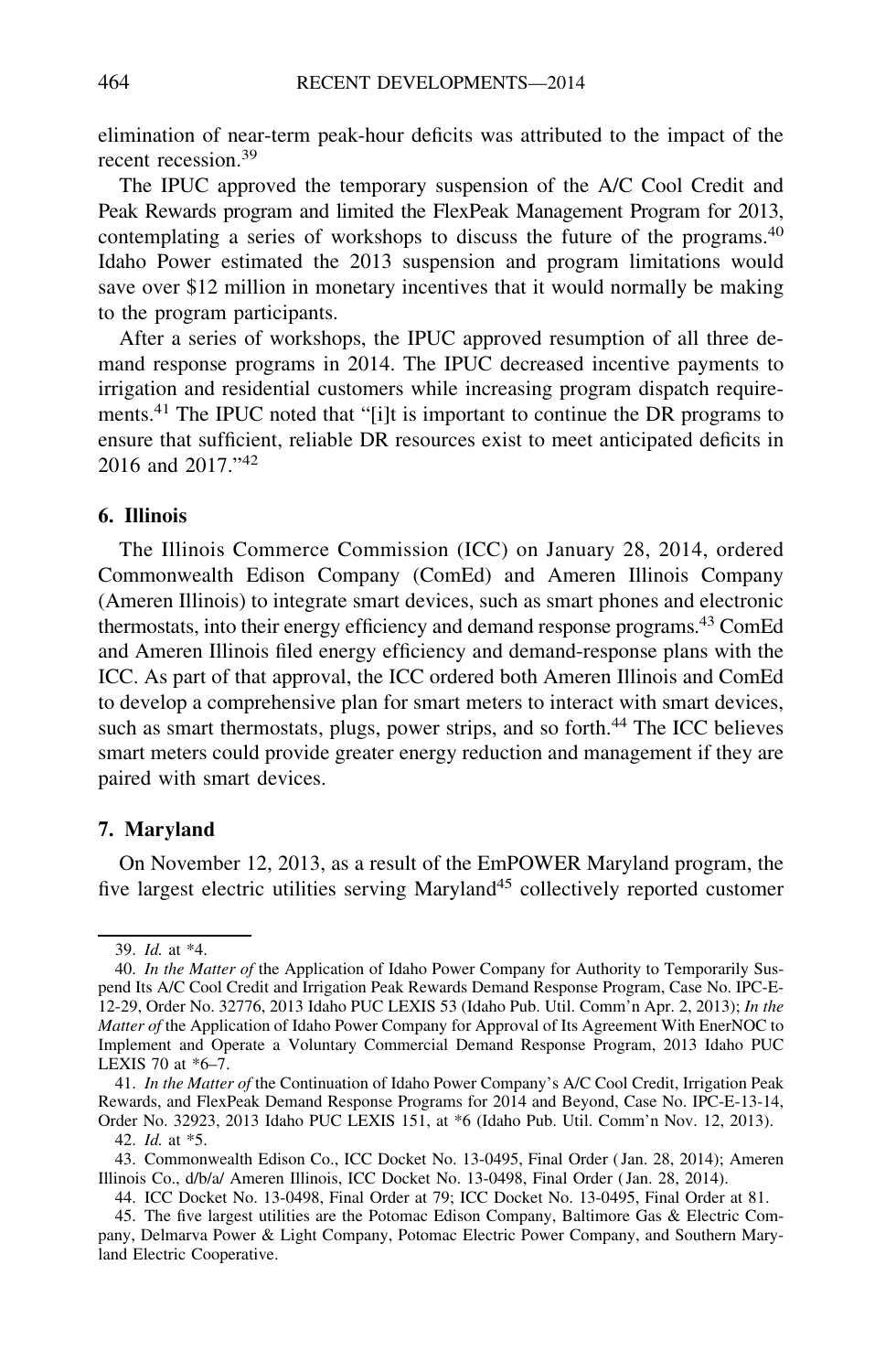savings of 2,729,390 MWh of electricity and 1,097 MW of peak demand reduction through the second quarter of 2013.<sup>46</sup> Together these utilities have achieved 50 percent of the 2015 EmPOWER Maryland energy savings goal and 52 percent of the 2015 EmPOWER Maryland peak demand reduction goal.<sup>47</sup> Although these numbers demonstrate progress, they have fallen below the projections set by the utilities in their 2012–14 plans.<sup>48</sup> The Maryland Public Service Commission (Maryland PSC) issued its November 12, 2013, order granting additional funding as a demonstration of "continued commitment" to the EmPOWER Maryland program.<sup>49</sup>

On February 27, 2013, the Maryland PSC ordered utility companies to improve the resiliency and reliability of electric utility distribution infrastructure after reviewing the performance of Maryland utilities before, during, and after the June 29, 2012, derecho storm.<sup>50</sup> The storm caused approximately 32 million hours of service interruption and left approximately 992,000 customers without power at its peak.<sup>51</sup> The utilities were directed to submit plans to accelerate reliability improvements to their distribution systems as well as detailed studies of their respective distribution systems to determine what infrastructure and operational investments are needed to reduce the number and duration of service interruptions after a major outage event.<sup>52</sup> The Maryland PSC found "a significant and unsatisfactory disconnect exists between the public's expectations of distribution system reliability . . . and the ability of the present-day electric distribution systems to meet those expectations." The Maryland PSC directed utilities to assess what elements of their systems need to be enhanced or hardened to restore services to customers within a specified time frame.

The Maryland PSC proposed both short- and long-term changes to increase resiliency. For short-term changes, the Maryland PSC required filing of plans outlining improvement measures implementable in the next five years as well as a cost-benefit analysis.<sup>53</sup> As part of long-term changes, the Maryland PSC directed utilities to perform and submit "detailed and comprehensive studies of their respective distribution systems to determine what infrastructure or operational investments would be needed in order to reduce the number and duration of service interruptions after a Major Outage Event."<sup>54</sup> The Maryland PSC em-

<sup>46.</sup> In the Matter of Potomac Edison Co. d/b/a Allegheny Power's Energy Efficiency, Conservation and Demand Response Programs pursuant to the EmPOWER Maryland Energy Efficiency Act of 2008, Order No. 85987 for Cases 9153, 9154, 9155, 9156 & 9157, 2013 Md. PSC LEXIS 44 (Md. Pub. Serv. Comm'n Nov. 12, 2013).

<sup>47.</sup> Id. at \*2–3.

<sup>48.</sup> Id. at \*3.

<sup>49.</sup> Id. at \*3–4.

<sup>50.</sup> Electric Service Interruptions in the State of Maryland Due to the June 29, 2012, Derecho Storm, Order No. 85385, Case No. 9298, 2013 Md. PSC LEXIS 11 (Md. Pub. Serv. Comm'n Feb. 27, 2013), as amended by orders issued June 4, 2013, and Sept. 30, 2013.

<sup>51.</sup> Id. at \*13–14.

<sup>52.</sup> Id. at \*5–6.

<sup>53.</sup> Id. at \*30–31.

<sup>54.</sup> Id. at \*6. The Code of Maryland Regulations defines a "major outage event" as an event during which "(i) [m]ore than 10 percent or 100,000, whichever is less, of the electric utility's Maryland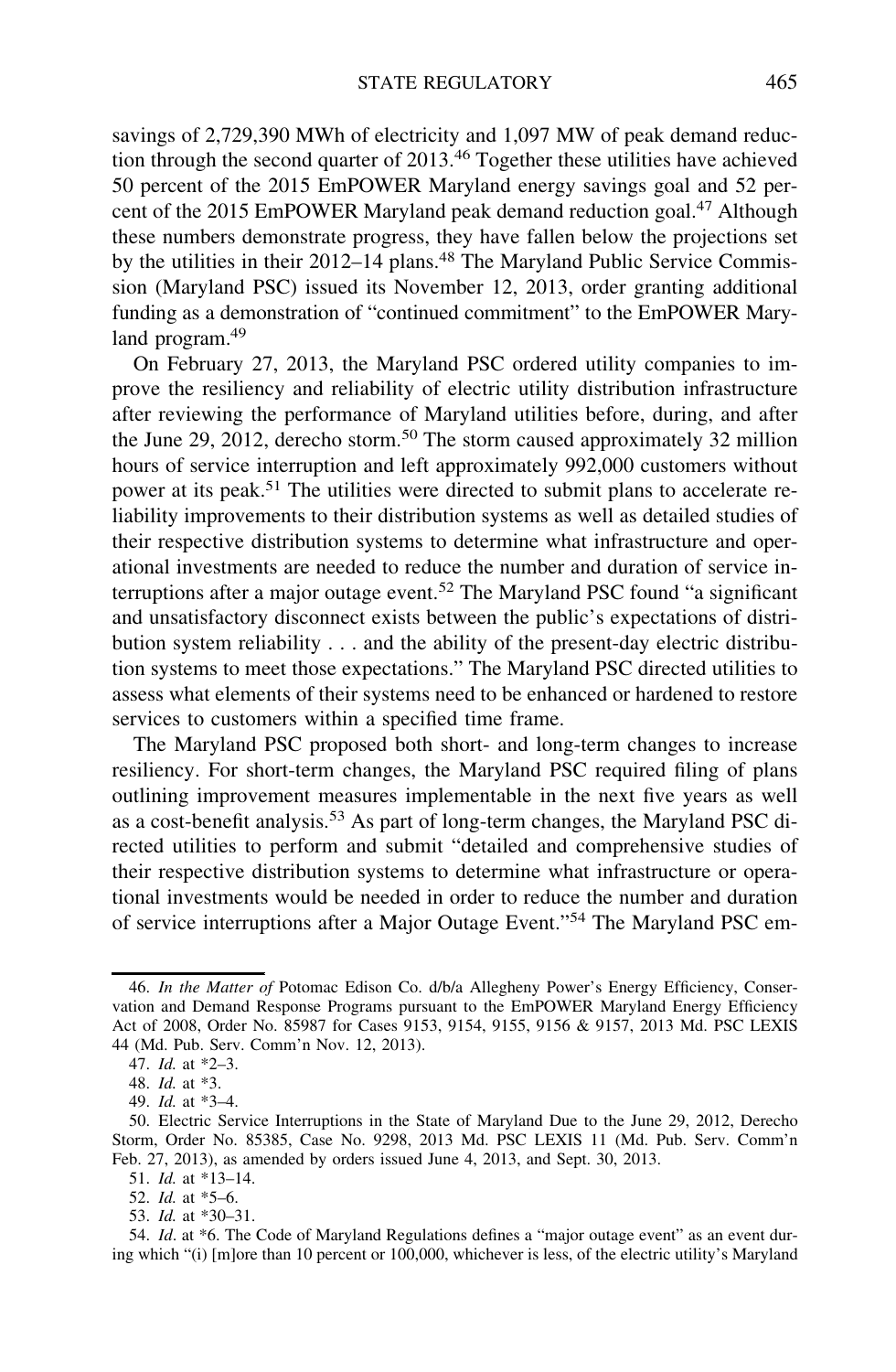phasized that these changes would need to be effective in reducing service outages "to a level deemed acceptable by residential, business and industrial customers," even in the case of large-scale events affecting over 40 percent or 400,000 customers.<sup>55</sup> Additionally, the Maryland PSC ordered the utilities to perform a cost-benefit analysis that considers both "the economic and environmental costs" of instituting changes to create such a sufficiently durable and resilient system.<sup>56</sup> The Maryland PSC advised that the utilities' assessment should include a "review of available and emerging technologies that might be used for innovative solutions to outages," such as "additional automation technology on the distribution system to reroute power."<sup>57</sup>

The utilities must also assess how and what locations or elements of their systems need to be enhanced to ensure restoration of service to at least 95 percent of their customers within specified time periods, the maximum of which is four days, as well as the increase in electric rates associated with developing and implementing such enhancements.<sup>58</sup> The Maryland PSC also asked for proposed regulations to include major outage event data in the service quality and reliability standards that hold utility companies to "objective service restoration standards on an annual basis."<sup>59</sup> Thus, data occurring during such major outage events would be included in system-average interruption duration index and system-average interruption frequency index figures.<sup>60</sup>

The Maryland PSC also ordered the utility companies to perform a three-part analysis of their distribution system staffing, including an historical analysis, a detailed analysis of staffing use during the derecho storm, and an analysis of major outage event preparedness based on current staffing levels.61 Under the historical analysis, the staffing levels of the last fifteen years, broken down by function, will be analyzed, including the maximum levels of staffing, number of staff deployed during a major outage event occurring in the last two years, and costs for major outage events during which staff were deployed.<sup>62</sup> Staff use during the derecho storm will be analyzed to determine the effectiveness of current staff levels, including analysis of the average number of outages restored by field personnel, number of field personnel required to restore outages, and various personnel actually used to restore outages.<sup>63</sup>

- 57. Id. at \*32–33.
- 58. Id. at \*33–34.
- 59. Id. at \*36–37.

- 61. Id. at \*38.
- 62. Id. at \*38–39.
- 63. Id. at \*39–40.

customers experience a sustained interruption of electric service; and (ii) [r]estoration of electric service to any of these customers takes more than 24 hours; or . . . [when the] federal, State, or local government declares an official state of emergency in the utility's service territory and the emergency involves interruption of electric service." MD. CODE REGS. § 20.50.01.03(27).

<sup>55.</sup> Electric Service Interruptions in the State of Maryland Due to the June 29, 2012 Derecho Storm, 2013 Md. PSC LEXIS 11, at \*32.

<sup>56.</sup> Id. at \*32.

<sup>60.</sup> Id.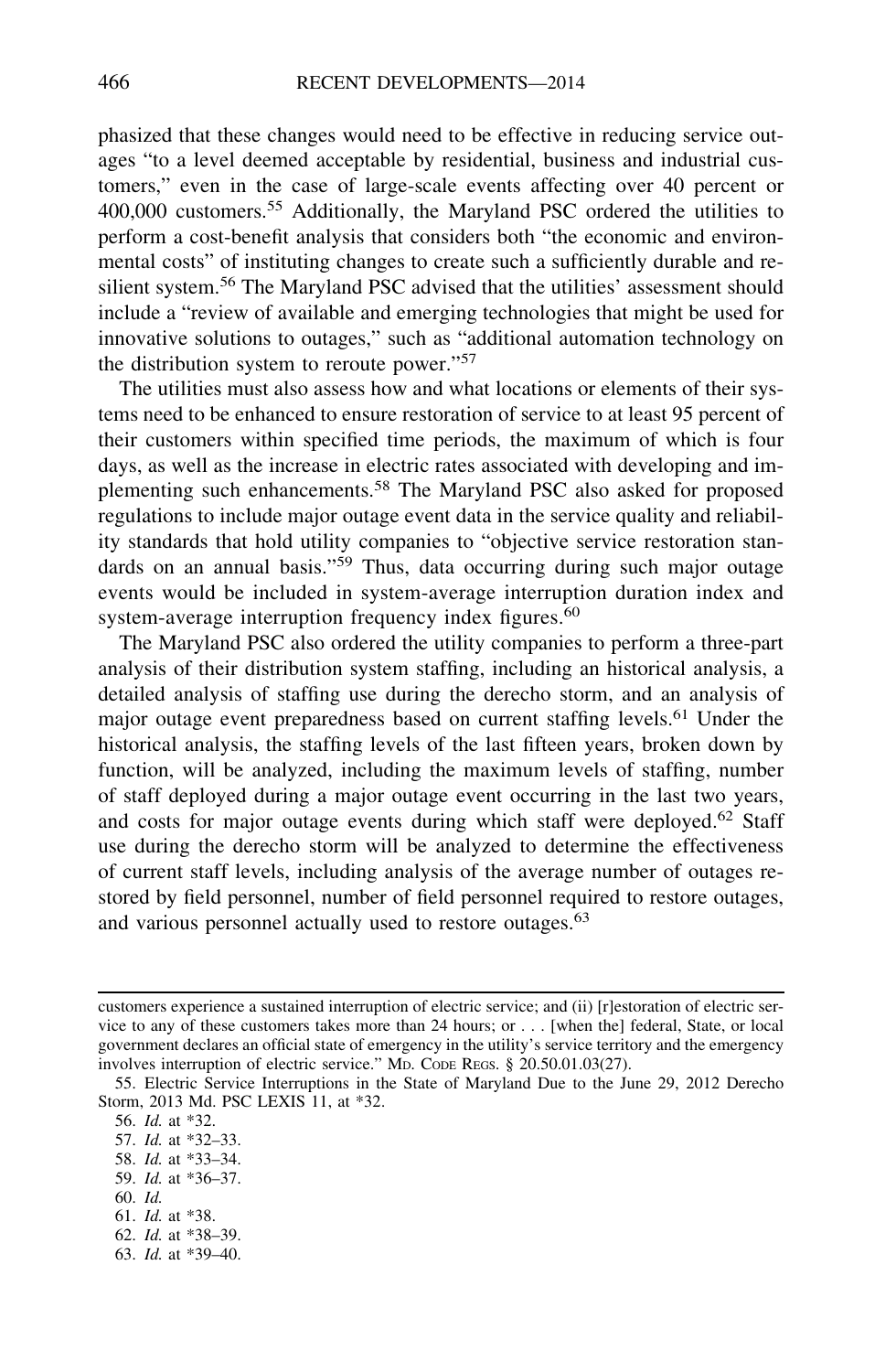Finally, in response to complaints, the Maryland PSC ordered utilities to develop and employ communication improvement plans.<sup>64</sup> The Maryland PSC believed such improvements were

necessary in order to, among other things, provide a means for reporting downed wires without delay; eliminate inconsistencies between telephonic and website messages; improve outage maps on websites in order to communicate available and useful outage information in as much detail as is feasible . . . without jeopardizing home security; provide timely and accurate information as to restoration efforts that are underway . . . via telephone, mobile application and website.<sup>65</sup>

The Maryland PSC declined to directly address the issue of prioritization of restoration and was "unwilling to direct [utility companies] to choose between one very deserving special needs customer and another for restoration priority."<sup>66</sup> Instead, the Maryland PSC stated the "larger and more appropriate concern, in [the Maryland PSC's] view, is to improve the overall restoration time to all customers by improving Maryland's electric distribution system to a greater restoration design level."<sup>67</sup> Addressing the regulation of estimated time of restoration (ETR), the Maryland PSC noted the frustration from missing or incorrect ETRs during the derecho storm.<sup>68</sup> The Maryland PSC suggested that the utilities communicate less precise ETRs or give a range of time "that is specific enough to be useful, but broad enough to convey its estimated nature."<sup>69</sup> The Maryland PSC ordered its staff to draft proposed regulations for establishing and updating ETRs.

### 8. Mississippi

Entergy Corporation (Entergy) and ITC Holdings Corporation (ITC) called off a \$1.78 billion asset-for-stock deal a few days after the Mississippi Public Service Commission's (Mississippi PSC) December 10, 2013, rejection of the proposal to transfer ownership and control of Entergy's high voltage transmission system to ITC.70 The Mississippi PSC cited, in part, likely increased customer rates and the loss of state rate-setting authority over the power lines once they were transferred to FERC jurisdiction. The Mississippi PSC noted that FERC has approved higher rates of return for interstate transmission as a means to spur increased investment in transmission projects. FERC had approved the Entergy and ITC proposal on June 20, 2013.

- 65. Id.
- 66. Id. at \*44–45.
- 67. Id. (emphasis in original).
- 68. Id. at \*50.
- 69. Id. at \*50–51.

70. See Entergy Mississippi, Inc., Docket No. 2012-UA-358, 2013 Miss. PUC LEXIS 184 (Miss. Pub. Serv. Comm'n Dec. 10, 2013).

<sup>64.</sup> Id. at \*42–43.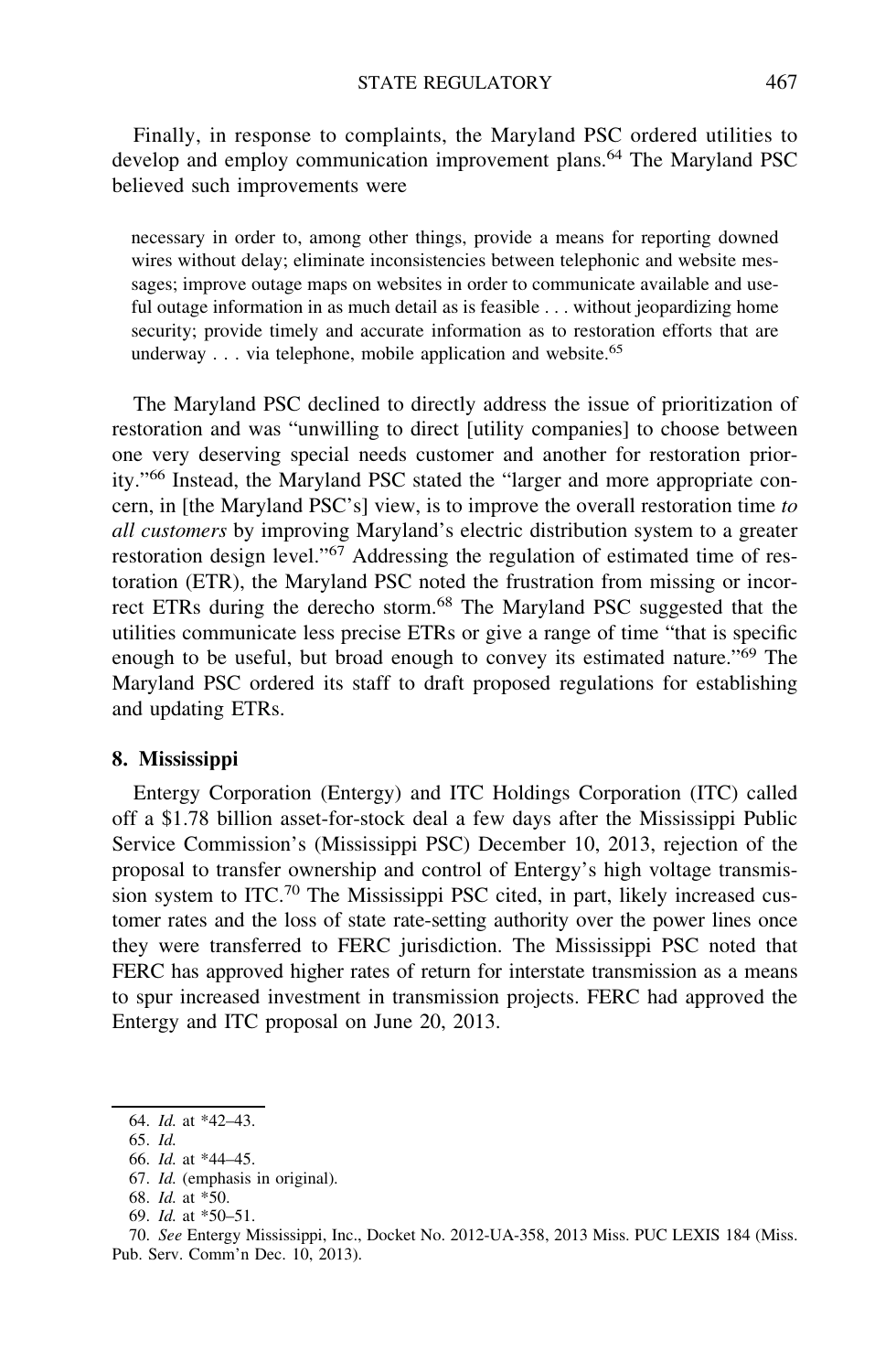## 9. Missouri

On May 14, 2013, the Missouri Court of Appeal held that the Missouri Public Service Commission (Missouri PSC) properly excluded from the rate base transmission costs incurred by KCP&L Greater Missouri Operations Co. (KCP& L-GMO) to bring power from a generating facility, even though the Missouri PSC did allow recovery of the power costs from the plant.<sup>71</sup> The generating facility in question, Crossroads Energy Center, is a 300 MW simple-cycle natural gas-fired generation plant located in Mississippi. KCP&L-GMO convinced the Missouri PSC that Crossroads' power costs could be lower than local generation because its source of natural gas fuel was lower than the fuel sources used by the local generation facilities.

The utility, KCP&L-GMO, asserted that the disallowance unlawfully "traps" transmission costs incurred under a federally approved rate. In its decision, the court cited Nantahala Power & Light Company v. Thornburg, stating "[t]he filed rate doctrine requires 'that interstate power rates filed with FERC or fixed by FERC must be given binding effect by state utility commissions determining intrastate rates.' "<sup>72</sup> Again citing Nantahala, the court stated that "the filed rate doctrine prohibits a state regulatory commission from 'trapping' FERC-approved costs by preventing a distributor from fully recovering those costs from its retail customers."73

However, the court rejected KCP&L-GMO's trapped costs argument, agreeing with the Missouri PSC that its decision "had nothing to do with whether the transmission rates charged by Entergy to transport power from Crossroads in Mississippi to Missouri are just and reasonable, and therefore does nothing to call a FERC-approved Entergy tariff into question."74 The court reasoned that by allowing the generation from Crossroads into the rate base but not the transmission costs, the Missouri PSC permitted KCP&L-GMO to "take advantage of revenue opportunities," but KCP&L-GMO had to "bear the burden of getting that energy to Missouri."<sup>75</sup> The court concluded "[i]t was not the *amount* of Crossroads transmission costs that the [Missouri PSC] disallowed; it was the concept of requiring ratepayers to pay for any of the Crossroads transmission costs in the first place."76

At the time this article went to press, KCP&L-GMO's petition for a writ of certiorari is pending before the U.S. Supreme Court.

### 10. New Jersey

On March 4, 2014, a deadly gas pipeline explosion killed one person, injured seven utility workers, and damaged or destroyed fifty-five units near a New Jersey

<sup>71.</sup> State ex rel. KCP&L Greater Mo. Operations Co. v. Missouri Pub. Serv. Comm'n, 408 S.W.3d 153 (Mo. Ct. App. 2013).

<sup>72.</sup> Id. at 164 (citing Nantahala Power & Light Co. v. Thornburg, 476 U.S. 953, 962 (1986)).

<sup>73.</sup> Id. (citing Nantahala, 476 U.S. at 970).

<sup>74.</sup> Id.

<sup>75.</sup> Id.

<sup>76.</sup> Id. at 165 (emphasis in original).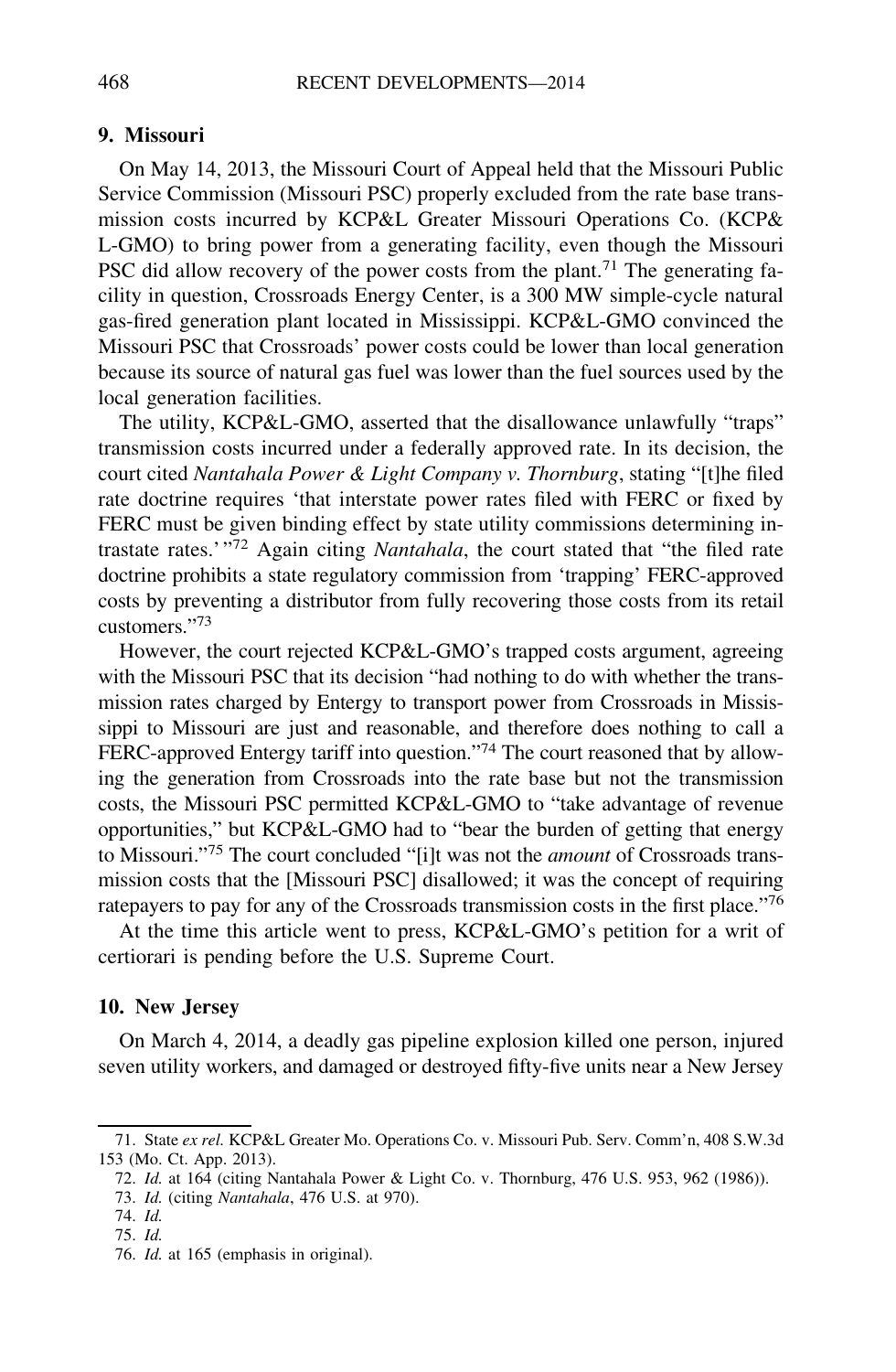condominium complex.<sup>77</sup> The explosion reportedly occurred after Public Service Electric and Gas Company (PSE&G) crews were investigating a gas main inadvertently struck by a construction crew an hour before the explosion. The gas lines were marked but the accuracy of those mark-outs is in dispute. Reports on the blast from the Occupational Health and Safety Administration and the New Jersey Board of Public Utilities are not expected until fall 2014.

# 11. New York

On March 12, 2014, a gas explosion killed eight people, injured more than forty-eight, and demolished two buildings in East Harlem.<sup>78</sup> The two buildings housed fifteen apartments, a church, and a piano store.<sup>79</sup> The National Transportation Safety Board announced on March 18, 2014, that it found a leak in a cast iron gas main, parts of which date back to 1887, near the explosion site.<sup>80</sup> Media reports indicate that a gas leak was reported to Consolidated Edison, the operator of the gas line, approximately fifteen minutes before the explosion occurred. The utility crews reportedly arrived after the explosion.<sup>81</sup> The cause of the explosion has not been determined at the time this article went to press.<sup>82</sup>

On December 26, 2013, concluding that "the time has arrived for a fundamental refocus," the New York Public Service Commission (NYPSC) instituted "broad restructuring of distribution utility regulation" of electric utilities, beginning with changes implemented for 2014–2015.<sup>83</sup> The NYPSC identified five guiding policy objectives it wishes to achieve "in the near term and in this more comprehensive inquiry and redesign" and that "are intended to serve [the NYPSC's] overall mission of ensuring economic, efficient reliable electric service while reducing emission including greenhouse gases."<sup>84</sup> First, the NYPSC

<sup>77.</sup> Paresh Dave, Body Found in Rubble of New Jersey Condo Gas Explosion; 7 Injured, L.A. TIMES, Mar. 4, 2014, http://www.latimes.com/nation/nationnow/la-na-nn-new-jersey-condo-gas-ex plosion-death-20140304,0,364176.story?axzz2xajekomY; Alex Zdan, Crews Dig for Clues in Ewing Gas Explosion, TIMES OF TRENTON, Mar. 22, 2014, http://www.nj.com/mercer/index.ssf/2014/03/crews dig\_for\_clues\_in\_ewing\_gas\_explosion.html.

<sup>78.</sup> Preliminary Report Pipeline DCA14MP002, National Transportation Safety Board. (Mar. 31, 2014), available at https://www.ntsb.gov/doclib/reports/2014/Manhattan\_NY\_Pipeline\_Preliminary\_ Report.pdf.

<sup>79.</sup> Chris France Scani & Anna Hiatt, New York City Gas Explosion Subject of Federal Probe, REUTERS, Mar. 13, 2014, http://www.reuters.com/article/2014/03/13/us-usa-newyork-collapse-idUSB REA2B11D20140313.

<sup>80.</sup> Press Release, National Transportation Safety Board, NTSB Issues Investigative Update for East Harlem, N.Y., Gas Explosion (Mar. 18, 2014), https://www.ntsb.gov/news/2014/140318b.html; Pipe Pieces from NYC Explosion Sent to Washington, MIAMI-HERALD, Mar. 31, 2014, http://www. miamiherald.com/2014/03/31/4030761/pipe-pieces-from-nyc-explosion.html.

<sup>81.</sup> Ray Sanchez, Nine Still Missing After Manhattan Explosion Leaves at Least 4 Dead, 63 Hurt, CNN, Mar. 13, 2014, http://www.cnn.com/2014/03/12/us/manhattan-building-explosion/.

<sup>82.</sup> In terms of deaths, people injured, and property destroyed, the New York City explosion is similar to the 2010 San Bruno explosion in California.

<sup>83.</sup> Proceeding on Motion of the Commission Regarding an Energy Efficiency Portfolio Standard, Order Approving EEPS Program Changes in CASE 07-M-0548, 2013 N.Y. PUC LEXIS 487, \*2–3, 66 (N.Y. Pub. Serv. Comm'n Dec. 26, 2013).

<sup>84.</sup> Id. at \*33.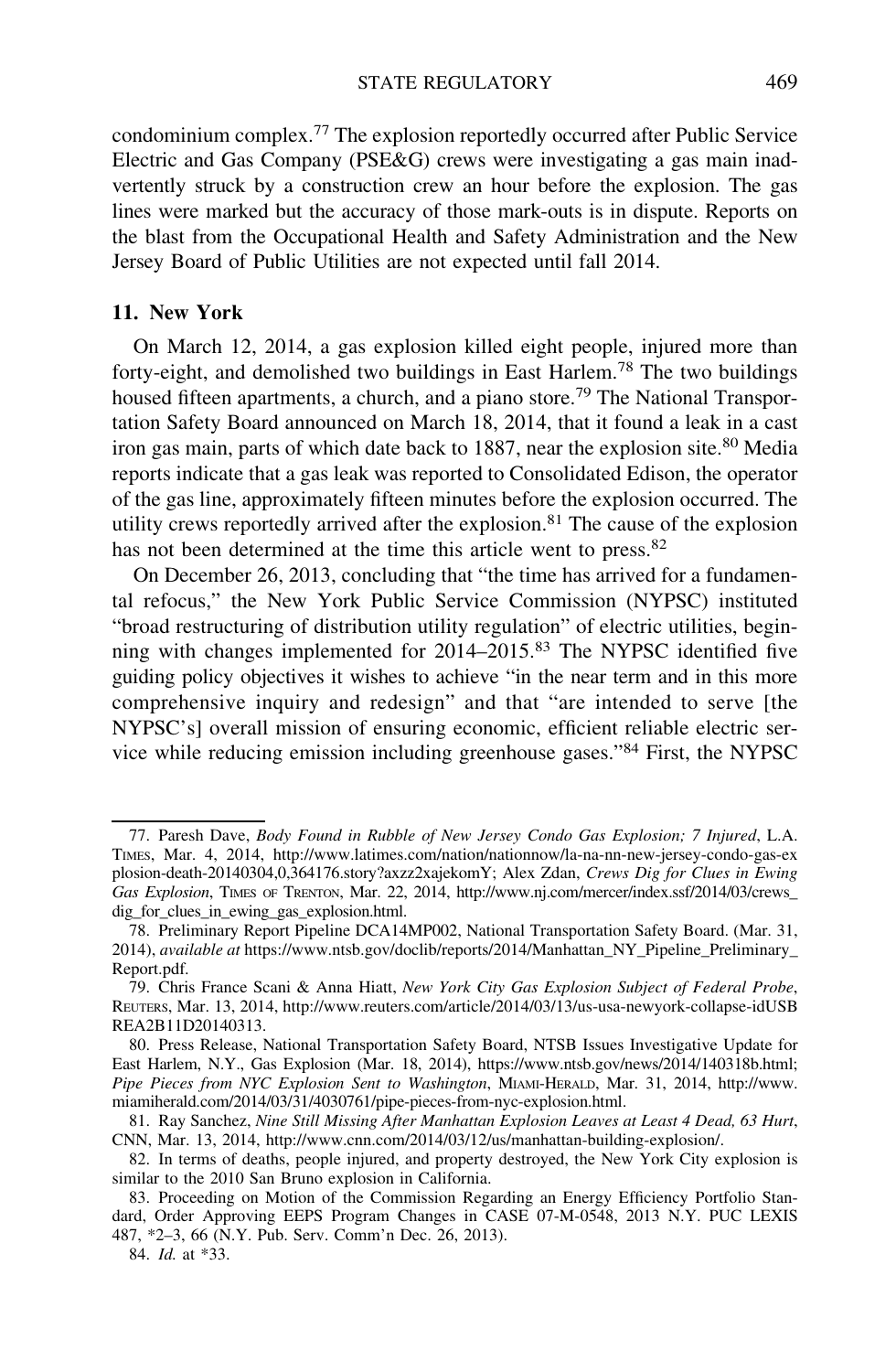wants to encourage customer knowledge and tools that support effective management of their total energy bill.<sup>85</sup> By focusing on consumer needs and knowledge, the NYPSC believes it will be able to "determine if regulation and the markets are effective at delivering [the NYPSC's] policy objectives."<sup>86</sup> Second, the NYPSC wants to support market animation and leverage of ratepayer contributions.<sup>87</sup> The NYPSC believes that "developing sustainable robust markets that support continued innovations in all areas and animate private financing" will help to support energy efficiency measures and renewable resource deployment "rather than continued dependency on rate payer or other forms of government financing."<sup>88</sup> Third, the NYPSC wants to accomplish system wide efficiency.<sup>89</sup> The NYPSC noted that new developments in demand management technologies will provide opportunities to "substantially increase system wide efficiency, support business model innovation and private financing of clean energy deployment and, as a result reduce energy costs and the production of greenhouse gases."<sup>90</sup> Fourth, the NYPSC wants to support fuel and resource diversity.<sup>91</sup> The NYPSC believes that a "[s]uccessful market and regulatory design requires maintenance of fuel and resource diversity as a critical outcome measurement."<sup>92</sup> Fifth, the NYPSC wants to increase system reliability and resiliency because "[a]ssurance of a secure, reliable and resilient electric system remains and . . . is growing in importance as a critical feature of [New Yorkers'] daily lives and the development of [New York's] economy."<sup>93</sup>

Additionally, the NYPSC called for proposals for comprehensive proceedings "structured in a manner that allows for timely implementation of a revised energy efficiency structure beginning in 2016."<sup>94</sup> Specifically, the NYPSC requested that a proposal be made in early 2014 to address issues such as: (1) the "role of the distribution utilities in enabling system wide efficiency and market based deployment of distributed energy resources and load management"; (2) "[w]hat changes can and should be made in the current regulatory, tariff, and market design and incentive structures in New York" to align policy objectives and utility interests; and (3) what "further changes . . . need to be made to energy efficiency delivery," including changes such as ensuring no implementation gaps occur or identifying market players instrumental to effectuating NYPSC policies.<sup>95</sup>

- 86. Id.
- 87. Id. at \*33–34. 88. Id.
- 89. Id. at \*34–35.
- 90. Id.
- 91. Id. at \*35.
- 92. Id.
- 93. Id.
- 94. Id. at \*36.
- 95. Id. at \*36–37.

<sup>85.</sup> Id.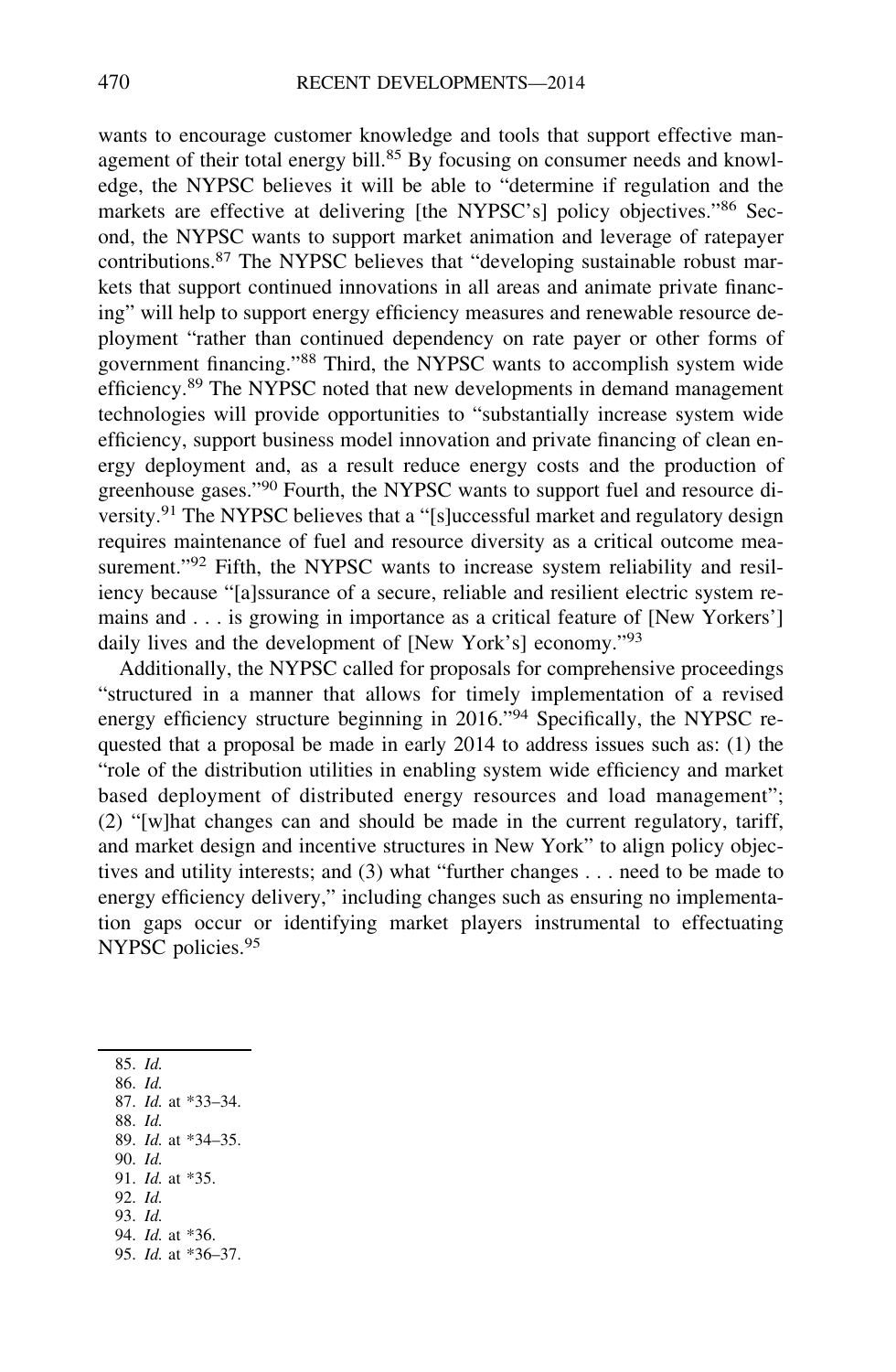To effect such goals, the NYPSC adopted several program changes to streamline the energy efficiency portfolio standards (EEPS) for  $2014-15$ ,  $96$  including (1) eliminating the requirement that program administrators seek approval "for changes to incentive levels" before instituting such changes; (2) eliminating the requirement that program administrators seek authorization from the Director of the Office of Energy Efficiency and the Environment (OEEE) "to reallocate budgets and targets within customer sectors" to provide the "same flexibility for all program administrators"; (3) eliminating the requirement that program administrators "obtain approval from or provide notification to the Director of OEEE to borrow from future" program funding; (4) eliminating certain reporting requirements within each of the program's cycles, such as "monthly scorecard reporting, annual reporting, and OEM reporting" to "reduce the administrative burden without forgoing the information necessary to properly monitor" such programs; (5) temporarily eliminating payback testing while developing regulatory guidance for its potential reimplementation; and (6) eliminating the requirement of prescreening prescriptive measures with fixed dollar amount rebates.<sup>97</sup>

To further the initiative encouraging the use of electric vehicles in New York, the NYPSC declared on November 22, 2013, that it does not have jurisdiction over publicly available electric vehicle charging stations.<sup>98</sup> Recently, automobile industry advocates and charging station operators have been seeking clarification in states across the country regarding regulation of various electric and natural gas fuels.<sup>99</sup> Although denying jurisdiction, the NYPSC believes its "regulations and policies promote the continuing evolution of the market for [plug-in electric vehicles] and for supporting services, while maintaining the safety and reliability of New York's electric grid."<sup>100</sup>

The NYPSC declared it did not have jurisdiction over charging stations under New York's Public Service Law (PSL) because they "are not used for or in connection with or to facilitate the generation, transmission, distribution, sale or furnishing of electricity for light heat or power" and thus are not "electric plants."<sup>101</sup> Accordingly, charging station owners or operators also do not fall within the NYPSC's jurisdiction under the PSL.<sup>102</sup> Although the NYPSC does not have any direct regulatory power over electric vehicle charging stations, it maintains some peripheral regulatory power by maintaining the ability to respond to "changes in the market in which Charging Stations operate" and by

100. In the Matter of Electric Vehicle Policies, supra note 98, at \*1.

101. Id. at \*3–4.

102. Id. at \*4–5.

<sup>96.</sup> Id. at \*54–65.

<sup>97.</sup> Id.

<sup>98.</sup> In the Matter of Electric Vehicle Policies, Declaratory Ruling on Jurisdiction over Publicly Available Electric Vehicle Charging Stations in CASE 13-E-0199 (N.Y. Pub. Serv. Comm'n Nov. 22, 2013).

<sup>99.</sup> For example, the CPUC recently approved SoCalGas's proposal to implement a tariff to costs of delivering compressed natural gas to customers but not providing vehicle fueling services. Southern California Gas Company Requests Approval of a Compression Service Tariff, Resolution G-3482, 2013 Cal. PUC LEXIS 738, \*2–3 (Cal. Pub. Util. Comm'n Dec. 19, 2013).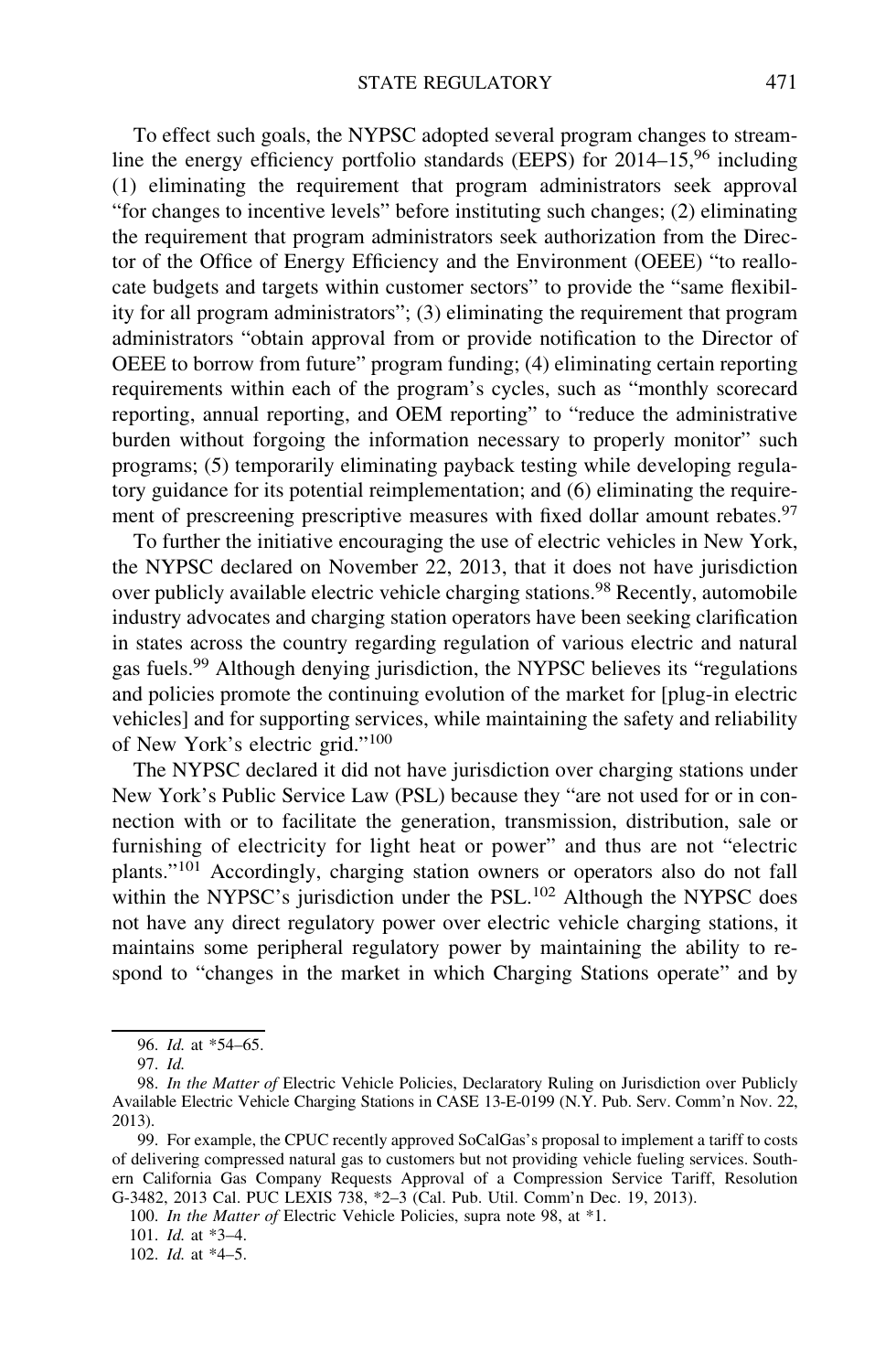maintaining "continuing jurisdiction over the transactions between electric distribution utilities and the owners and operators of Charging Stations."<sup>103</sup> Additionally, the NYPSC explained that its lack of jurisdiction under the PSL did not affect other governing bodies' possible regulatory requirements for "the safe installation of electric vehicle charging equipment."<sup>104</sup> For example, the NYPSC noted that municipalities like New York City rely on the National Electric Code's requirements and have permitting and inspection requirements for installing such equipment to ensure its safe installation. The National Institute of Standards and Technology also continues to develop oversight guidelines for charging service devices, such as meters.<sup>105</sup>

On July 29, 2013, in response to failures during Superstorm Sandy, New York Governor Andrew Cuomo signed legislation that restructured utility operations on Long Island.<sup>106</sup> Previously the Long Island Power Authority (LIPA), a governmentowned corporation, contracted out grid operations but managed day-to-day operations, such as storm response, outage restoration, budgeting, maintenance, and infrastructure improvements. Since January 1, 2014, PSEG Long Island LLC, a wholly owned indirect New York subsidiary of Public Service Enterprise Group Inc., has been running utility operations. This legislation brings utility service in Long Island under the oversight of a special office of the Department of Public Service.107 The Long Island office will be responsible for reviewing LIPA operations and recommending rate changes to the restructured LIPA board. LIPA will be a holding company with a smaller staff and board.

In April 2013, the New York State Office of Emergency Management initiated a series of meetings among the NYPSC's staff, the electric utilities, and the National Guard to discuss the National Guard's role in restoring power after a storm event or disaster.108 The discussions resulted in a procedure for requesting National Guard support and deployment, which is now codified in each of the utilities' emergency plans.

On March 29, 2013, the governor of New York signed into law PSL § 65(15), requiring the "chief executive officer of each combination gas and electric corporation" to annually certify to the NYPSC that the utility has "internal controls, policies and procedures designed to ensure compliance with the requirements" of applicable state laws, rules, regulations, orders and procedures, including the requirement to provide safe and adequate service.<sup>109</sup>

<sup>103.</sup> Id.

<sup>104.</sup> Id. at \*5, n.9.

<sup>105.</sup> Id.

<sup>106.</sup> Press Release, Governor's Press Office, Governor Cuomo Signs Legislation Restructuring Utility Operations on Long Island ( July 29, 2013), https://www.governor.ny.gov/press/07292013 restructure-utility-operations-on-long-island; see N.Y. Pub. Serv. Law § 3-b.

<sup>107.</sup> See N.Y. Pub. Serv. Law § 3-b(3).

<sup>108.</sup> See Order Approving Electric Emergency Plans, Case 13-E-0550 (N.Y. Pub. Serv. Comm'n Mar. 28, 2014).

<sup>109.</sup> N.Y. Pub. Serv. Law § 65(15).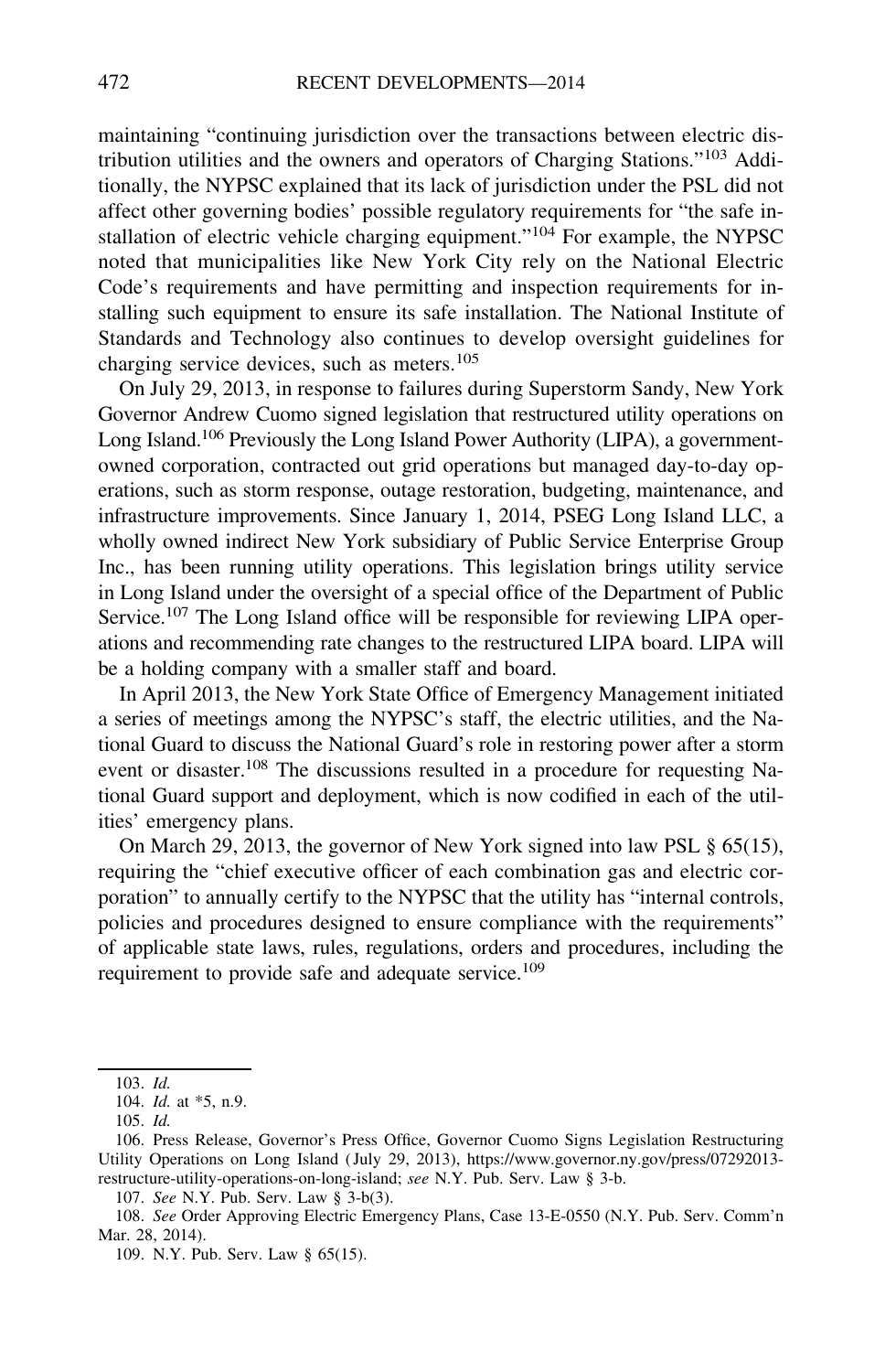### 12. Ohio

On July 2, 2012, the Public Utilities Commission of Ohio (PUCO) approved a bifurcated system for the recovery of capacity costs.<sup>110</sup> The PUCO ordered the utility (AEP Ohio) to charge only retail generation suppliers (serving customers in AEP Ohio's service territory) Reliability Pricing Model (RPM) capacity auction clearing prices. However, the PUCO allowed AEP Ohio to charge its distribution customers the difference between the RPM capacity price and AEP Ohio's full "embedded costs" for capacity. The PUCO held that such a system offered a balanced approach by providing the utility with recovery of its actual costs of providing capacity while also promoting retail electric competition. The case is currently on appeal to the Ohio Supreme Court.

On February 13, 2014, the PUCO denied a similar application filed by Duke Energy Ohio  $(DEO)$ .<sup>111</sup> The PUCO denied relief on the grounds that it had already agreed to compensate DEO for over \$100 million in charges for capacity, among other services, in DEO's so-called Electric Security Plan (ESP), which sets the terms and conditions for DEO's provision of capacity for all retail customers in DEO's service territory. The PUCO held that DEO's application contravened the terms of the ESP and that DEO failed to meet its burden of proof. The PUCO also found that even if DEO had met its burden, the doctrines of res judicata and collateral estoppel would preclude its approval of DEO's application. The impact of PUCO's decision in this case is demonstrated by DEO's subsequent announcement that it would sell its Midwest generation fleet.

On August 7, 2013, the PUCO reviewed FirstEnergy Ohio's costs in procuring renewable energy credits (RECs) pursuant to Ohio statutory renewable energy mandates.<sup>112</sup> The mandates called for 50 percent of all renewable energy to come from resources in Ohio. Although the renewable energy mandates went into effect within a year of the statute's enactment, the utilities were able to satisfy their renewable energy benchmarks through a series of competitive requests for proposal designed and run by an independent third party expert. The companies were able to receive force majeure relief for certain solar benchmarks. Although the PUCO determined that the RFPs produced competitive and therefore market prices, it held that certain purchases of RECs were not proven to be prudent, resulting in an order for a refund of over \$43 million. The order was stayed by the Ohio Supreme Court and is currently on appeal.

<sup>110.</sup> Ohio Power Co., 298 P.U.R.4th 233 (Ohio Pub. Util. Comm'n July 2, 2012), reh'g denied, Case No. 2929-EL-UNC (Ohio Pub. Util. Comm'n Dec. 12, 2012).

<sup>111.</sup> Duke Energy Ohio, Inc., Case No. 12-2400-EL-UNC, 2014 Ohio PUC LEXIS 23 (Ohio Pub. Util. Comm'n Feb. 13, 2014).

<sup>112.</sup> Ohio Edison Co., Case No. 11-5201-EL-RDR, 2013 Ohio PUC LEXIS 159 (Ohio Pub. Util. Comm'n Aug. 7, 2013), reh'g denied, Case No. 11-5201-EL-RDR (Dec. 18, 2013).